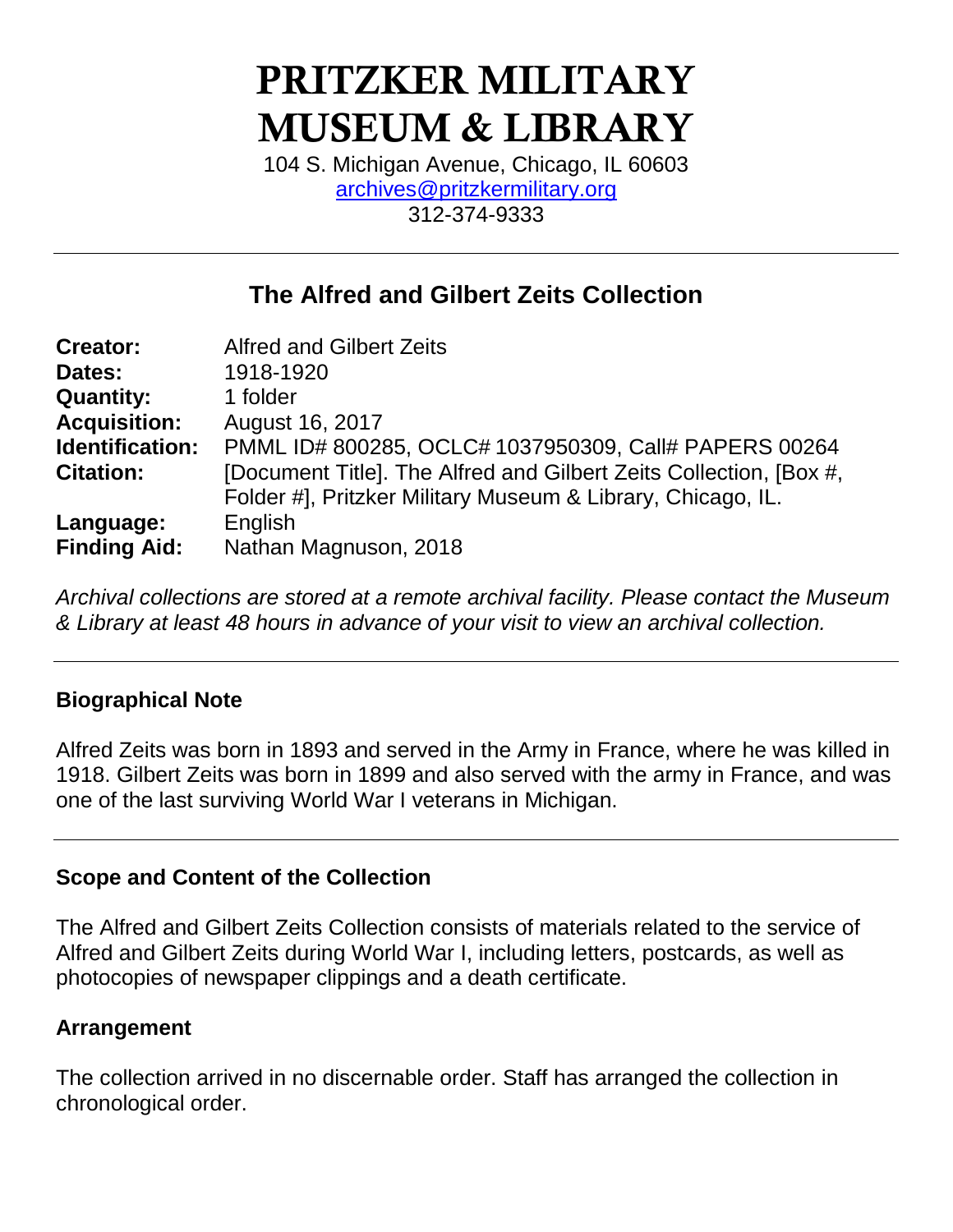## **Rights**

Copyrights held by Carol Hylton were transferred to the Pritzker Military Museum & Library. All other rights are held by the author or publisher. Users assume responsibility for following copyright laws as established by US Code Title 17.

## **Key Subjects**

This collection is indexed under the following headings in the Library's online catalog. Researchers interested in materials about related topics, persons, or places should search the catalog using these subject headings.

#### **Names**

Zeits, Alfred. Zeits, Gilbert.

## **Subjects**

Postcards. World War, 1914-1918--France.

## **Container List**

| <b>Box</b>      | Folder | Item ID $#$ | Title                                                                                                                                                                                                                                                                                                                                        | Dates     |
|-----------------|--------|-------------|----------------------------------------------------------------------------------------------------------------------------------------------------------------------------------------------------------------------------------------------------------------------------------------------------------------------------------------------|-----------|
| SM <sub>9</sub> | 1      | 800285001   | Laminated letter from Alfred Zeits to<br>his mother about not getting mail from<br>home, updates on his brother John<br>and asking about his brothers Gilbert<br>and Harry, his current address and<br>occasionally hearing guns, would like<br>to be at home, asking about home<br>and asking her to say hello to the<br>folks, the weather | 6/25/1918 |
|                 |        | 800285002   | Letter from Alfred Zeits to his mother<br>asking about Julius and why is he in<br>France, went to training that was<br>rather boring and celebrated the 4th,<br>his squad finished second in a<br>shooting competition, the hot weather                                                                                                      | 7/7/1918  |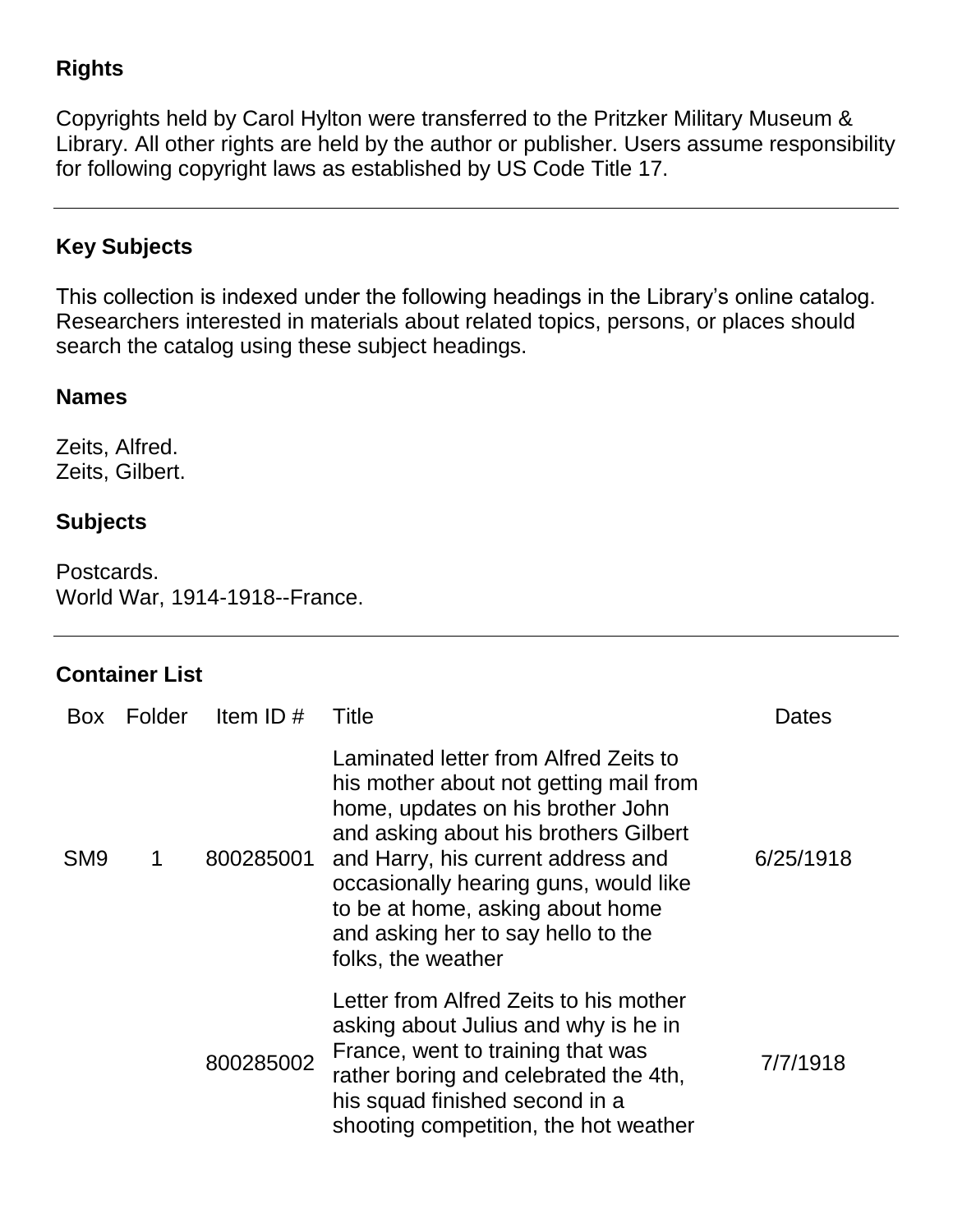| 800285003 | Photocopy of newspaper clipping<br>"Local Hero Gets Death Wound on<br>Danger Mission" about the death of<br><b>Alfred Zeits</b>                                           | 1918      |
|-----------|---------------------------------------------------------------------------------------------------------------------------------------------------------------------------|-----------|
| 800285004 | Photocopy of death certificate of<br><b>Alfred Zeits</b>                                                                                                                  | 5/15/1920 |
| 800285005 | Postcard from Gilbert Zeits labeled "I"<br>about being on seven day leave in<br>Eaux-Bonnes                                                                               | n.d.      |
| 800285006 | <b>Postcard from Gilbert Zeits labeled</b><br>"II" about Eaux-Bonnes being<br>beautiful and surrounded by<br>mountains                                                    | n.d.      |
|           | Postcard from Gilbert Zeits labeled<br>800285007 "III" about Eaux-Bonnes having a lot<br>of hotels and a casino                                                           | n.d.      |
| 800285008 | <b>Postcard from Gilbert Zeits labeled</b><br>"IV" about climbing up the side of the<br>Cascade Valentine                                                                 | n.d.      |
| 800285009 | Postcard from Gilbert Zeits labeled<br>"V" about a valley they climbed,<br>asking his mother to keep the cards in<br>good condition                                       | n.d.      |
| 800285010 | <b>Postcard from Gilbert Zeits labeled</b><br>"VI" about the section of the Valley<br>Valentine he plans to climb, they have<br>good accommodations, staying in<br>hotels | n.d.      |
| 800285011 | Postcard from Gilbert Zeits labeled<br>"VII" about how Eaux-Bonnes was<br>popular with Europeans before the<br>war, marking his hotel on the postcard                     | n.d.      |
|           | <b>Postcard from Gilbert Zeits labeled</b><br>800285012 "VIII" about how the mountains keep<br>the town in winter conditions                                              | n.d.      |